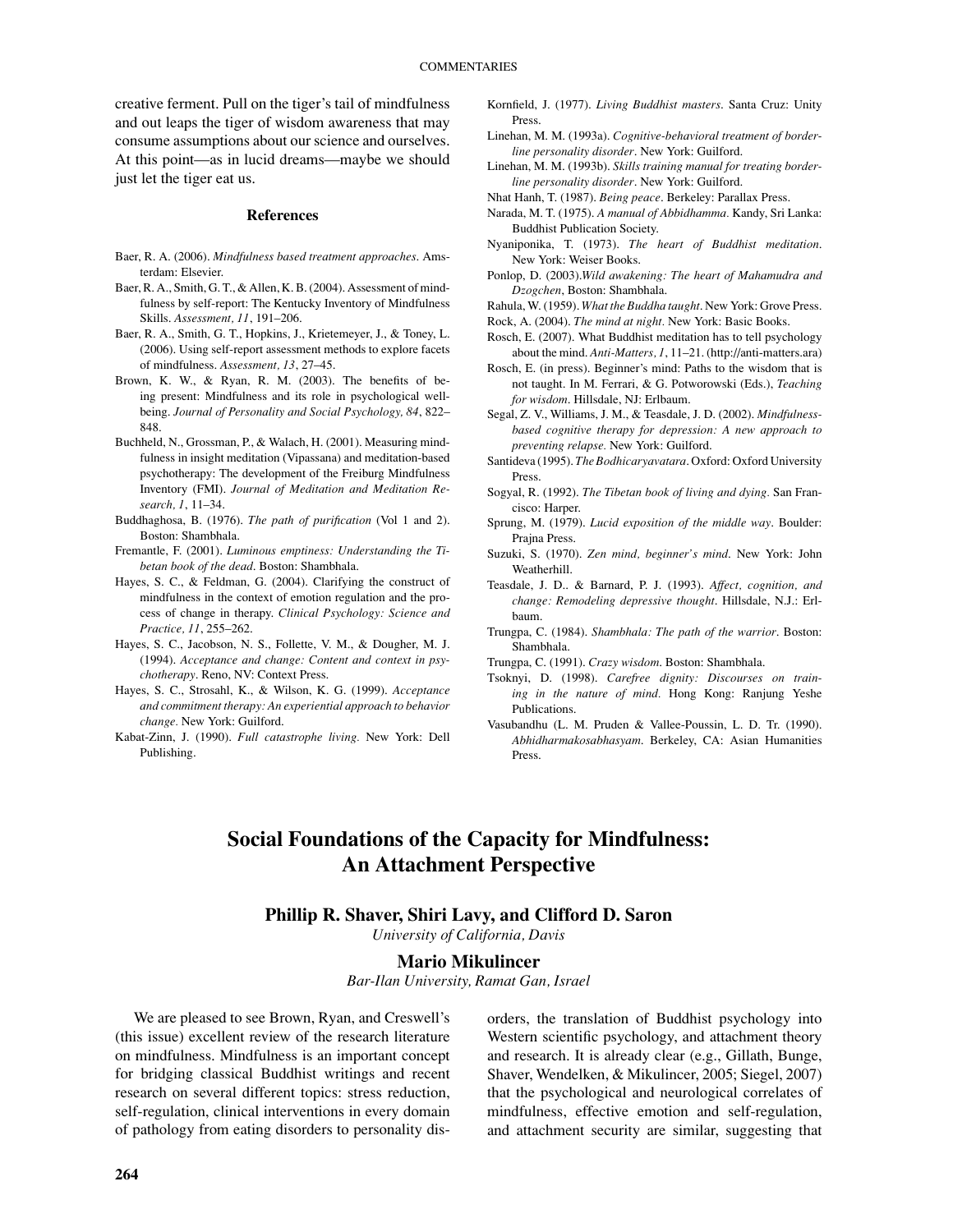researchers need to understand the common underlying processes. Our own interests, as a group of authors, relate to two major projects. Mikulincer and Shaver (2007) have devoted 20 years to studying the sources and implications of attachment security in adulthood, and Saron and Shaver (2006) are currently working with Lavy on the Shamatha Project, a longitudinal study of intensive meditation training (of the kind outlined by Wallace, 2006b). Here, given space limitations, we focus only on the conceptual and empirical connections between mindfulness and security. Our goal is to place the capacity for mindfulness into a broader conception of social, cognitive, and developmental processes.

The potential links between attachment security and mindfulness have already been outlined by the authors of the current target article in a recent commentary (Ryan, Brown, & Creswell, 2007 ) on our own *Psychological Inquiry* article (Mikulincer & Shaver, 2007). What follows is a brief series of excerpts from their commentary:

The developmental research outlined here suggests the first of three connections between felt security and mindfulness. People who have experienced attentive, responsive, and sensitive caregiving are likely to be both more securely attached and more mindful. A second connection is that [these two processes] may be related, perhaps bidirectionally. Secure attachment fosters greater attention to relational partners, [and] mindfulness may facilitate secure attachments through an open, receptive attention to relationship partners. Third, felt security and mindfulness both appear to contribute to a variety of positive outcomes. (p. 180)

In the following sections we expand on their comments by, first, briefly discussing the similar correlates and outcomes of mindfulness and attachment security. We then attempt to embed mindfulness in a social matrix while explaining why we think security-enhancing interactions with attachment figures increase a person's capacity for mindfulness. Next, we briefly consider Buddhist conceptions of the social embeddedness of mindfulness while speculating about the ways in which mindfulness meditation may contribute to attachment security in adulthood, even though attachment security is usually attributed to the internalization of prior social relationships, beginning in infancy (see Grossmann, Grossmann, & Waters, 2005). Finally, we present new evidence for associations between the two major dimensions of adult attachment style (attachment anxiety and avoidance; Brennan, Clark, & Shaver, 1998) and the five major facets of mindfulness (Baer, Smith, Hopkins, Krietemeyer, & Toney, 2006).

## **Similar Positive Correlates and Outcomes of Mindfulness and Attachment Security**

Ryan et al. (this issue) do an excellent job of showing that mindfulness is related to lower stress reactivity, less need for defenses against threats to the self, better mental and physical health, better behavioral self-regulation, better academic outcomes, greater relationship satisfaction, and more constructive responses to relationship conflict. Our recent overview of the attachment literature (Mikulincer & Shaver, 2007) shows that attachment security, whether measured via selfreports or coded clinical interviews, is related to these same variables. In most of the relevant studies, attachment security is operationally defined by low scores on two dimensions of insecurity: attachment anxiety (fears of unlovability and rejection, anger at the threat of separation, and a strong, insistent need for love and approval) and avoidant attachment (discomfort with closeness and interdependence, distrust of relationship partners, and a preference for emotional distance and extreme self-reliance). Hundreds of correlational studies have shown that these two dimensions of attachment insecurity are associated with lower relationship quality and stability, higher levels of depression, anxiety, and hostility, higher levels of somatic symptoms and unhealthy behaviors, and less coherent, less satisfying, and less productive career choices and performance at work (e.g., Shaver & Mikulincer, 2002, 2007).

Experimental studies have shown, in addition, that more secure people respond with lower physiological reactivity to ego-threatening stimuli (e.g., Diamond, Hicks, & Otter-Henderson, 2006). And observational studies of couple interactions have shown that more secure partners handle conflicts more constructively, are more sensitive and responsive to each other's emotional self-disclosures and needs for support, and express more affection and support before temporary separations (e.g., Collins & Feeney, 2000; Fraley & Shaver, 1998; Simpson, Rholes, & Phillips, 1996). Other studies have shown that secure people have a more stable sense of self-worth and are less reactive to feedback about acceptance and rejection (e.g., Srivastava & Beer, 2005). They are also less biased by self-serving needs and defenses, such as the need for self-enhancement, needs for consensus and uniqueness, rigid defense of existing knowledge structures, and defense of cultural worldviews in the face of reminders of mortality (e.g., Mikulincer, 1995, 1997; Mikulincer & Florian, 2000; Mikulincer, Orbach, & Iavnieli, 1998).

Beyond correlational studies of individual differences in attachment style, there are experimental studies showing that "security priming" of various kinds (e.g., subliminally presenting the names of a person's security-enhancing relationship partners, inducing guided imagery about past supportive social interactions, presenting pictures that evoke a warm sense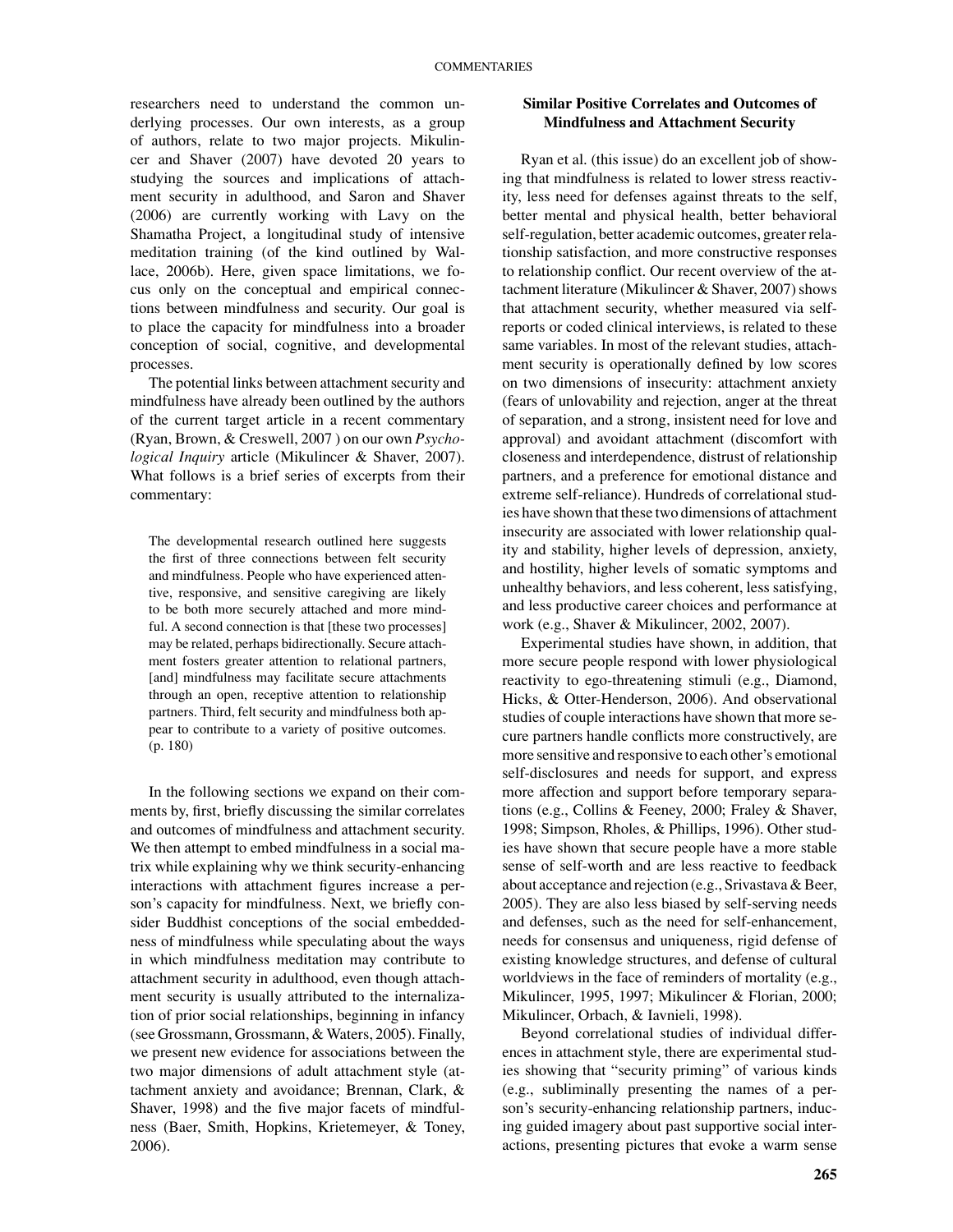of affection and couple solidarity) increases explicit and implicit positive affect and reduces emotional responses to stress and trauma (Mikulincer & Shaver, 2007). Two experiments have shown that security priming reduces defensive self-enhancement (Arndt, Schimel, Greenberg, & Pyszczynski, 2002; Schimel, Arndt, Pyszczynski, & Greenberg, 2001). In these studies, participants were asked to think about an accepting, loving relationship partner, after which their tendencies to self-enhance were assessed in various ways. Schimel et al. (2001) studied a common defensive socialcomparison bias, the tendency to search for more social comparison information when it promises to indicate that others have scored worse than oneself. Arndt et al. (2002) studied defensive self-handicapping: making excuses for one's poor performance in order to escape the need to attribute failure to a lack of ability. In these studies, momentary strengthening of attachment security weakened the tendency to favor selfenhancing social comparisons or make self-protective attributions. Arndt and Schimel (2003) concluded that thinking about one's security-enhancing attachment figures "promotes a more secure feeling of self-esteem that is less vulnerable and thus less in need of psychological maneuvers to sustain it" (p. 29).

In short, there is strong empirical evidence that mindfulness and attachment security, whether dispositional in nature or experimentally induced, have similar correlates and effects. But the correlates and effects of attachment security, again both dispositional and manipulated, are part of an even wider network than the sofar established correlates of mindfulness. For example, attachment security is related to compassion and altruism (Mikulincer, Shaver, Gillath, & Nitzberg, 2005), more humane values (Mikulincer, Gillath, Sapir-Lavid, Yaakobi, Arias, Tal-Aloni, & Bor, 2003), and greater tolerance of outgroup members (Mikulincer & Shaver, 2001). Security is also associated with a broad array of couple relationship variables, including good communication (e.g., Feeney, Noller, & Callan, 1994), more effective caregiving (e.g., Kunce & Shaver, 1994), and a more satisfying sex life (e.g., Tracy, Shaver, Albino, & Cooper, 2003). At the intrapsychic level, security is related to more positive mental representations of self and others (e.g., Collins & Read, 1990) and to more coherent, complex, and flexible knowledge structures (e.g., Mikulincer, 1995, 1997). Future research should determine whether mindfulness, as conceptualized by Ryan et al., is also associated with this network of correlates and outcomes.

### **Re-Embedding Mindfulness in a Social-Developmental Matrix**

The concept of mindfulness was originally part of Buddhist psychology, where it was intimately associated with emotional balance and prosocial ethical values. For example, mindfulness-oriented meditation techniques were generally taught in conjunction with the "four immeasurables"—compassion, lovingkindness, empathetic joy, and equanimity (Wallace, 2004, 2006a,b). The goal was to increase not only mindfulness and healthy emotion regulation but also a sense of responsibility for and kindness toward all human beings—in fact, toward all sentient beings. American psychologists have lifted mindfulness out of this rich context (perhaps while attempting to separate it from religious considerations) and applied it in a more individualistic, less socially connected, and more ethically neutral way. In our opinion, placing mindfulness in an attachment-theoretical framework would allow it to benefit not only from additional kinds of empirical tests but also from an assortment of ethical, social, and developmental, yet not necessarily religious, concepts.

In order to explain why this conceptual move makes sense, we need to provide a brief account of attachment theory and research, which places personality development in its social context. The key idea is that every human infant "attaches" to a "stronger and wiser" attachment figure, usually a parent (and most often the infant's mother), because in evolutionary history this kind of attachment behavior increased the chances of infants surviving predation and other threats and dangers until they reached reproductive age. Infants quickly become dependent and reliant on their primary caregivers, and they enlist those caregivers' support through a combination of crying, clinging, smiling, cooing, and—after a few months moving, crawling, and walking to maintain proximity to a safety- and support-providing "attachment figure" (Ainsworth, Blehar, Waters, & Wall, 1978; Bowlby, 1982). Interactions between infants and their caregivers result in valuable mental models and social skills, including "internal working models" of self and relationship partners and coherent patterns of attention to feelings and emotion-regulation strategies.

Attachment theory has been greatly extended and clarified in recent years by the discovery (e.g., Hesse, 1999; Main, Kaplan, & Cassidy, 1985) that a caregiver's "coherence of discourse" and "coherence of mind" regarding attachment-related experiences, memories, feelings, and other "states of mind" strongly predict a child's security of attachment to that caregiver—and not by virtue of genetic transmission (e.g., O'Connor & Croft, 2001). In other words, certain kinds of "mindfulness," including what Allen and Fonagy (2006) call "mentalization" (i.e., noticing and articulating one's own and one's relationship partners' thoughts, needs, motives, and feelings), in both the care provider and the developing child, are integrally involved in attachment security. Longitudinal studies (e.g., Grossmann et al., 2005; Weinfield, Sroufe, & Egeland, 2000) show that early security- and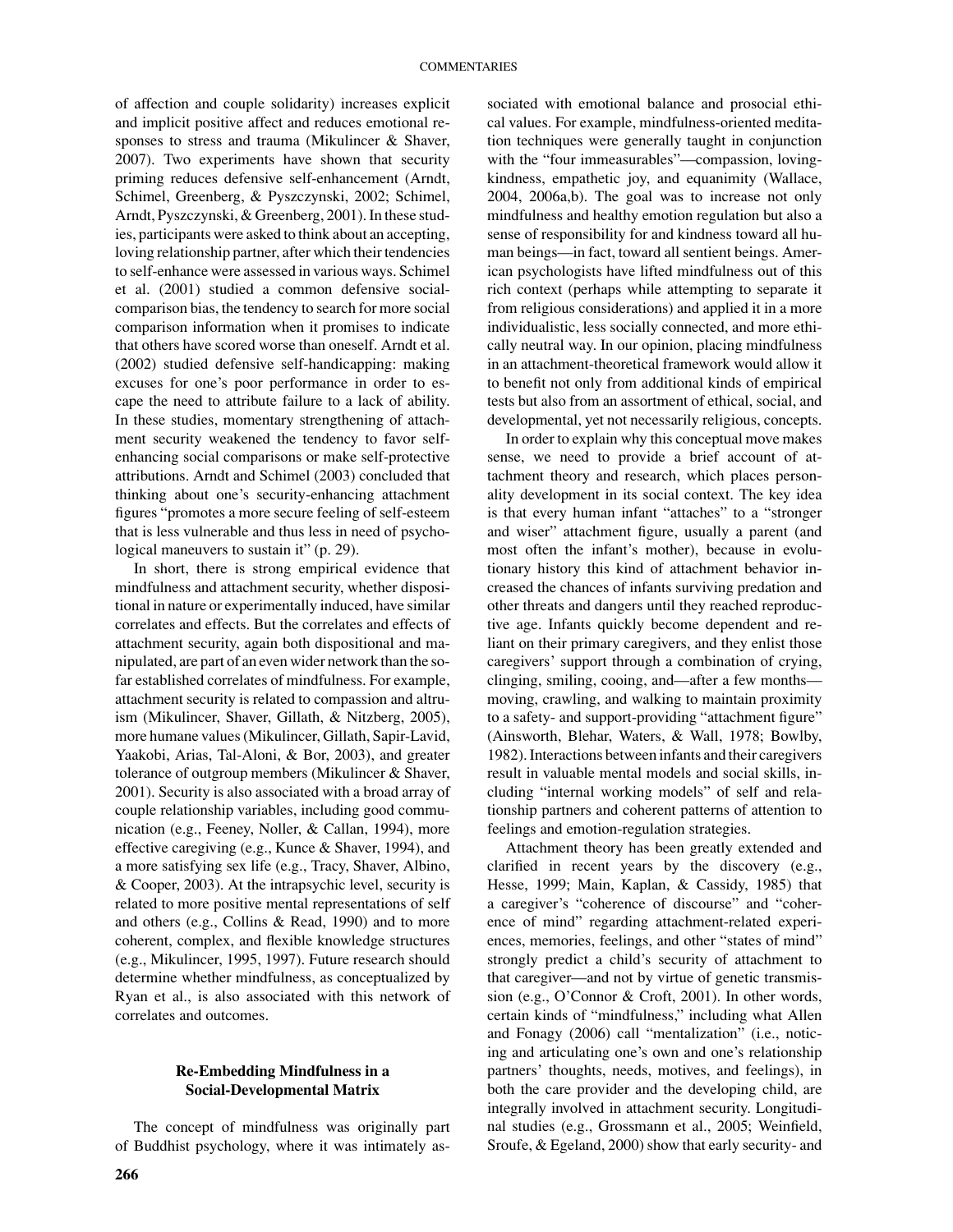mentalization-enhancing interactions with primary attachment figures have beneficial effects of the kinds Ryan et al. (this issue) describe on children, adolescents, and adults throughout life, unless they are severely disrupted by subsequent abusive relationships or traumatic experiences.

In one effort to explain how prior relationships with security-enhancing attachment figures increase a person's mindfulness, we (Mikulincer & Shaver, 2004) proposed that internalization of and identification with such figures allows a person to develop effective self-soothing techniques based on what we call security-based self-representations. Following a wellestablished line of argument in psychoanalytic theory, which runs from Freud to the present, we proposed that people who have had many comforting and encouraging interactions with supportive attachment figures view themselves as reassuringly similar to those skillful, loving models. They can call up memories of the way they feel, or felt, in those people's reassuring and encouraging presence when they are threatened by stress or demoralization.

The first step in this internalization process is to use soothing interactions with an actual attachment figure to form mental representations of this comforting person and of oneself interacting with him or her. The second step involves weaving these representations into one's memory networks, especially one's working model of self. The attachment figure and his or her soothing, supportive reactions become integrated into one's own self-caregiving and self-compassion "subroutines," and the self-with-attachment-figure representation becomes a stable, integrated component of one's actual self. The third step is to reactivate these representations in times of stress or need, as a natural part of searching (mentally) for attachment-related sources of comfort and support. Originally, this search is for an actual flesh-and-blood attachment figure, but increasingly, because of generally favorable social experiences, the search turns up self-sustaining mental representations and coping techniques without there being an immediate need for an actual attachment figure. In a sense, some parts of the self are sensitive and caring toward other parts, and the latter parts are represented and experienced as secure, calm, and able to cope with threats. With practice, the entire system of representations and self-regulatory efforts becomes fully and seamlessly integrated into one's personality, making past links to attachment figures less conscious, and perhaps even invisible. In this way greater autonomy emerges from a history of reliable attachments and dependencies.

People who possess such self-representations and have acquired greater coherence of mind as a result of interacting with attachment figures who also exhibit coherence of mind and coherence of discourse find it easier to remain mindful of what is happening within and around them, analyze problems (including other people's needs) more accurately and quickly, mobilize effective coping strategies, and more easily endure inevitable periods of upheaval, loss, or trauma. This is the process by which interaction with loving and coherent attachment figures gradually strengthens and sustains authentic self-esteem, the capacity for stable mindfulness, and effective emotion regulation.

Why does this also produce a person who is relatively undefensive, more compassionate, and more considerate of others? First, rather than being perpetually on guard so as not to be injured in one way or another, securely attached people can explore new territories, new experiences, and new social groups without constantly worrying about protection and safety. Second, secure people can focus unbiased and nonanxious attention on existential concerns related to aging, death, freedom, relating deeply to others, and finding meaning in life. Although dealing with these issues sometimes destabilizes almost anyone, the more secure among us rebalance themselves, grow psychologically, and achieve a deeper appreciation of life, the natural world, and other people. Third, attachment security encourages social responsibility, compassionate love, and multifaceted, mutually enriching I-Thou relationships (Buber, 1958).

It's no accident that humanistic psychologists and philosophers, such as Rogers, Maslow, and Buber, as well as transformational religious and political leaders (Buddha, Jesus, Gandhi, Martin Luther King, Jr.), stressed the importance of "unconditional positive regard" (Rogers), Being-love (Maslow), compassionately taking on others' suffering (Jesus, Buddha), and ending racism and other forms of egocentrism (King). Re-embedding mindfulness in a network of concepts, including both those from Buddhist psychology (e.g., the four immeasurables) and those from attachment theory (to explain how mindfulness and the four immeasurables emerge from close relationships), would provide both a richer conception of mindfulness and a better scientific understanding of its prosocial potential.

Having mentioned the relevance of the early humanistic psychologists to this discussion, we might take a moment to recall how Rogers (1961) dealt with some of the issues discussed in the current dialog. According to Rogers' conception of "the fully functioning person," such a person has several qualities, of which four seem closely related to mindfulness. The first is *openness to experience*; the capacity to listen to one's feelings, notice what is going on within oneself, and reflect on thoughts and feelings. The second quality is *existential living*; enjoying the flow of experience and living fully at every moment. It means being "a participant in and an observer of the ongoing process of organismic experience, rather than being in control of it" (Rogers, 1961, p. 188). Two other qualities of the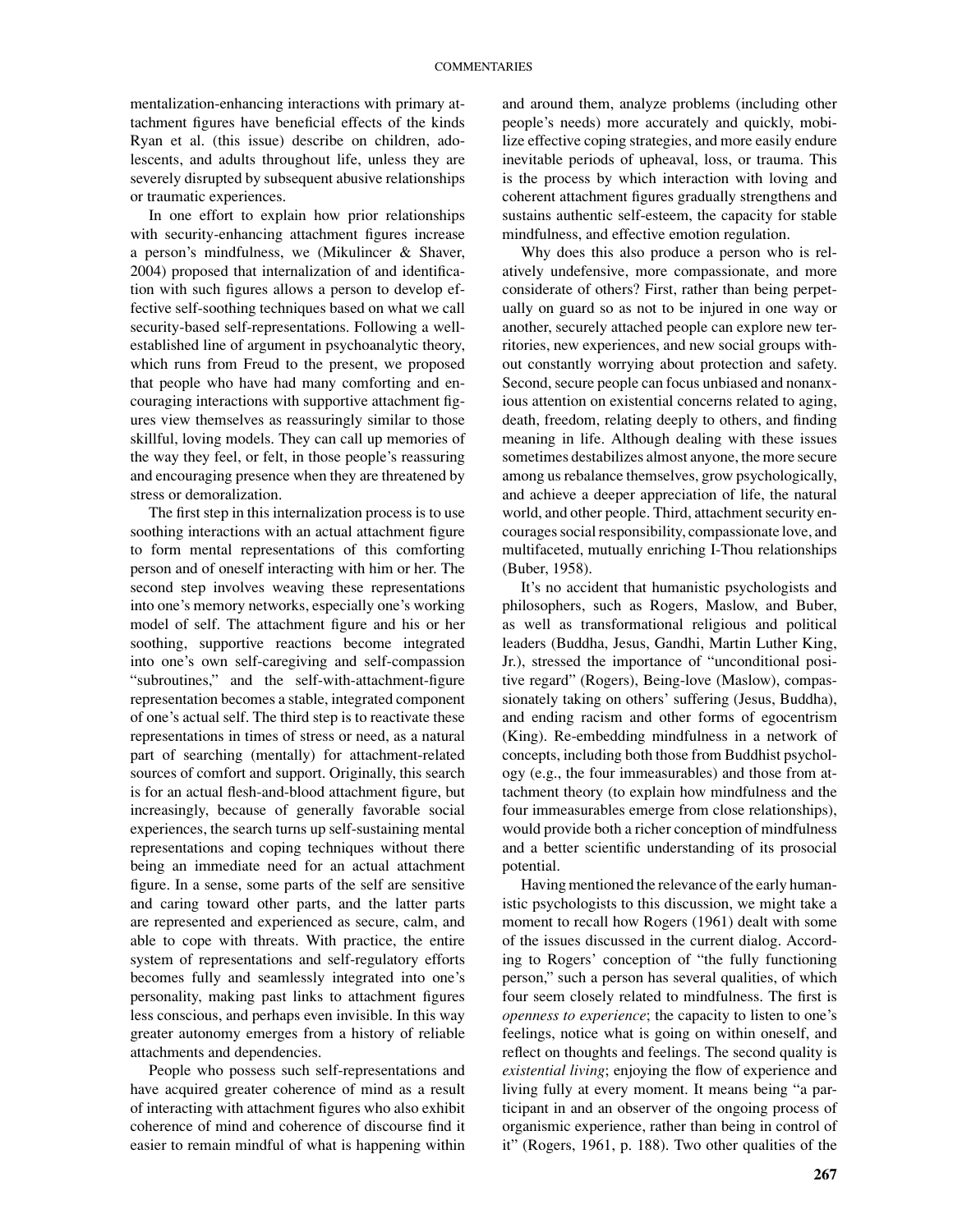fully functioning person that seem related to mindfulness are *organismic trusting*, i.e. trusting one's feelings, thoughts, and sensations and making decisions based on what one feels is right rather than being driven by external forces and *experiential freedom,* being free to choose among alternative courses of action and taking responsibility for one's choices. Rogers thought, as do we, that these four characteristics of the fully functioning person are beneficial outcomes of having been unconditionally loved. According to Rogers (1961), the four qualities indicate that a person has a strong sense of inner coherence, self-determination, and social responsibility, all of which have been shown by attachment researchers to be aspects of attachment security.

## **Buddhist Conceptions of the Social Embeddedness of Mindfulness**

The Buddhist literature, including its most recent North American incarnation, clearly places mindfulness within a matrix of concepts related to love. For example, Chödrön (2003) writes:

The essential practice is to cultivate maitri, or lovingkindness. The Shambala teachings speak of "placing our fearful mind in the cradle of loving-kindness." Another image for maitri is that of a mother bird who protects and cares for her young until they are strong enough to fly away. People sometimes ask, 'Who am I in this image—the mother or the chick?' The answer is *both*. . . . Without loving-kindness for ourselves, it is difficult, if not impossible, to genuinely feel it for others. (pp. 9–10)

This is similar to our ideas about internalizing both sides of a loving attachment relationship (Mikulincer & Shaver, 2004).

One of the common goals of meditation is to achieve and maintain a state of deep relaxation and a natural, gentle pattern of breathing combined with alert attention (not drowsiness or mental laxity; Wallace, 2006b). Another goal is to open oneself to whatever arises in the mind, without "grasping" or "suppressing," and to be attentive and curious about what arises without becoming captured by or lost in it. As Chödrön  $(2003)$ explains:

It's helpful to remind yourself that meditation is about opening and relaxing to whatever arises, without picking and choosing. It's definitely not meant to repress anything, and it's not intended to encourage grasping, either. . . . To the degree that we're willing to see our enmeshment or grasping and our repressing clearly, they begin to wear themselves out.... That's what we're doing in meditation: Up come all these thoughts,

but rather than squelch them or obsess about them, we acknowledge them and let them fade. (pp. 35, 47–48)

This quotation suggests how practicing a certain kind of mindfulness might reduce one or both kinds of insecurity studied by attachment researchers, anxiety (grasping, obsessing) and avoidance (repressing, squelching). It is interesting to us that the two major threats to mental stability are conceptualized so similarly in Buddhist psychology and attachment theory.

A difference between attachment theory and Buddhist psychology, at least as portrayed in Chödrön's writings, might initially seem to be that attachment theory focuses on social experiences and close relationships as the foundation of security, whereas mindfulness researchers and English-language books about Buddhist meditation make the process of mindful meditation seem rather solitary and asocial. During our discussions with the Dalai Lama in 2004, however, it was pointed out that one of the simplest and most frequently spoken Buddhist prayers is: "I take refuge in the Buddha, the Dharma, and the Sangha," which means (in our terms) the mental representation of the Buddha as a loving, compassionate, and wise teacher; the Buddha's teachings (dharma); and the community of fellow Buddhists (sangha). In other words, the key concept is "taking refuge," which is similar to Bowlby and Ainsworth's notion of using an attachment figure as a "safe haven" and "secure base for exploration."

The social nature of Buddhism is also evident in the Dalai Lama's writings (e.g., *The Heart of Compassion*, 2002). When explaining what Buddhism calls "the Triple Gem" he writes:

Which object of refuge will never deceive us? There are three: the rare and supreme Buddha, the Dharma, and the Sangha. . . . The Buddha is the protector and is like a doctor; the precious dharma is like the medicine; and the spiritual sangha is like a nurse, taking care of us like a good friend. (pp. 17–22)

Seeing the similarity between central ideas in Buddhist psychology, mindfulness research, attachment theory, and classic issues in clinical psychology suggests that the main thrust of these conceptual frameworks is similar—that there is a "perennial wisdom" underlying all these approaches to the mind. For example, just as Buddhist meditation techniques include deep relaxation combined with an open, non-grasping, and non-suppressing mental orientation, Freud (1963/1917) developed a psychoanalytic technique whereby the client lies on a couch and free-associates, attempting to let his or her mind remain open and loosely associative without resisting or defending. Later, when behaviorists sought to reject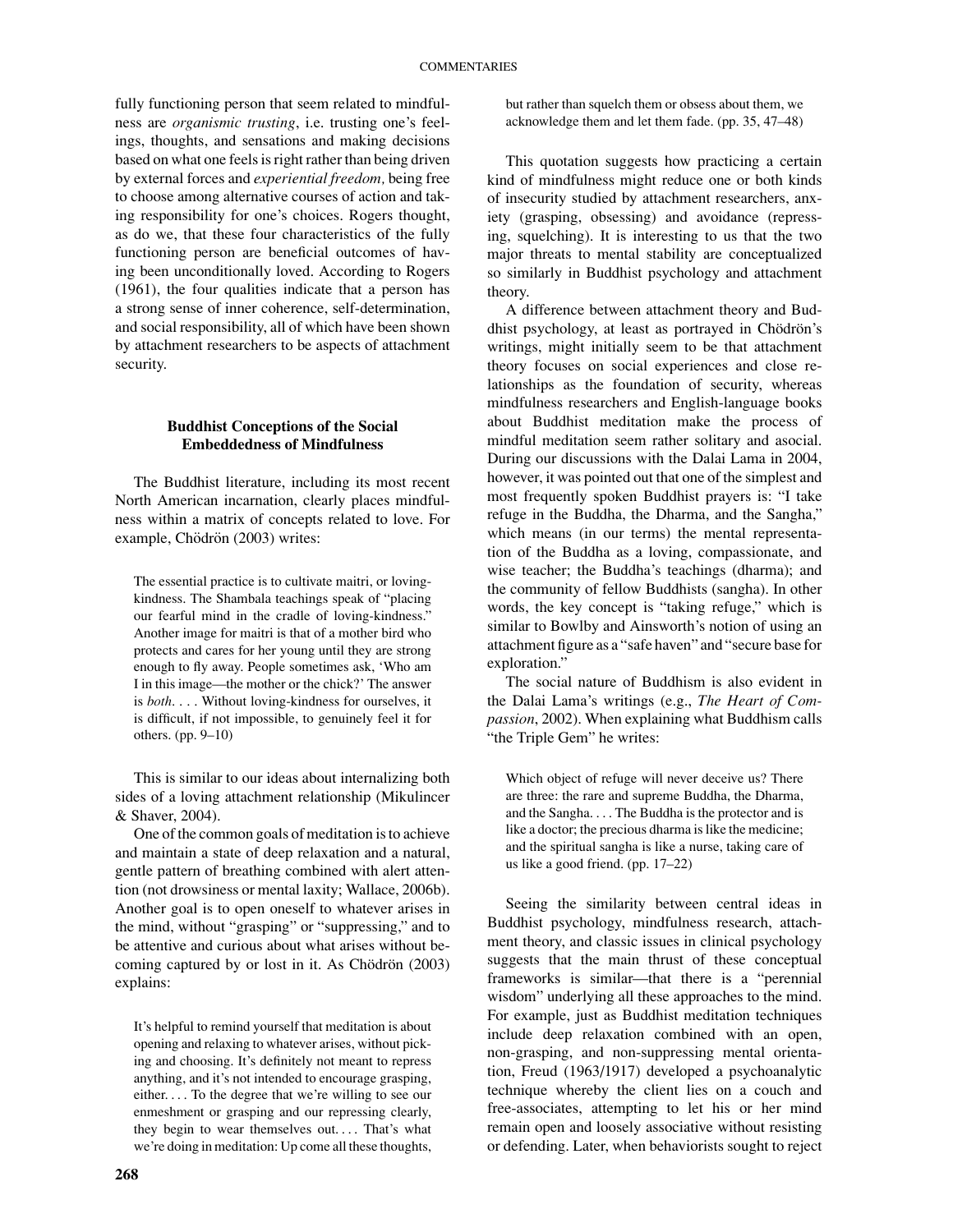| <b>Mindfulness scores</b>         | <b>Attachment anxiety</b> |          | Avoidant attachment |          |           |       |
|-----------------------------------|---------------------------|----------|---------------------|----------|-----------|-------|
|                                   |                           | В        | r                   |          | F(2,68)   | $R^2$ |
| Nonreactivity to inner experience | $-.54**$                  | $-.43**$ | $-.47**$            | $-.32**$ | $20.63**$ | .38   |
| Observing/noticing/attending      | $-.17$                    | $-.07$   | $-.30*$             | $-.28*$  | $3.52*$   | .10   |
| Describing/labeling with words    | $-.21$                    | $-.11$   | $-.31**$            | $-.27*$  | $4.14*$   | .11   |
| Acting with awareness             | $-.46**$                  | $-.37**$ | $-.38**$            | $-25*$   | $12.07**$ | .27   |
| Nonjudging of experience          | $-.43**$                  | $-.32**$ | $-.42**$            | $-.30**$ | 11.99**   | .26   |
| Total mindfulness score           | $-.52**$                  | $-.39**$ | $-.53**$            | $-.40**$ | $24.08**$ | .42   |

**Table 1.** *Pearson Correlation Coefficients and Regression Analysis Results Showing Links between Attachment Dimensions and Mindfulness Scores*

 $* p < .05, ** p < .01.$ 

and surpass psychoanalysis in favor of something more scientific, they invented systematic desensitization (e.g., Wolpe, 1969), a procedure in which deep muscle relaxation is combined with imagination of objects or situations feared by a client, in hopes that he or she will stop being preoccupied with or defending against them and instead remain calm in their presence. Around the same time, Rogers (1961) was promoting client-centered therapy, a technique in which the therapist provides unconditional positive regard, which helps a client become less defensive and more open to "organismic experiencing." In all of these techniques there is a stronger and wiser other who helps a client or seeker of emotional stability become less anxious, less avoidant, more secure, and more effectively mindful, both during the practice of meditation or therapy and, by extension, in daily life in the outside world.

### **New Evidence Concerning Attachment Security and Mindfulness**

Beyond speculating and reasoning about the associations between attachment security and mindfulness, we can present some relevant new data. As part of the Shamatha Project (Saron & Shaver, 2006), we assessed 70 adults, mostly from the United States, who volunteered to participate in one of two 3-month, full-time meditation retreats in Colorado. They were 50 years of age, on average, and half of them were randomly assigned to the first retreat, while the other half were assigned to a waitlist control group (while waiting to participate in a subsequent 3-month retreat). Our preassignment assessment battery included, among many other measures, Brennan et al.'s (1998) scale measuring the two major dimensions of attachment insecurity, anxiety and avoidance, and Baer et al.'s (2006) fivefacet measure of mindfulness. All of the participants were required to have previous meditation experience and to indicate their sincere interest in further training and their likely ability to survive a 3-month retreat.

Baer et al.'s (2006) measure of mindfulness was derived by factor-analyzing 112 items contained in five pre-existing self-report mindfulness scales, which were administered to a sample of over 600 college students: the Mindful Attention Awareness Scale (Brown & Ryan, 2003); the Freiburg Mindfulness Inventory (Buchheld, Grossman, & Walach, 2001); the Kentucky Inventory of Mindfulness Skills (Baer, Smith, & Allen, 2004); the Cognitive and Affective Mindfulness Scale (Hayes & Feldman, 2004); and the Mindfulness Questionnaire (Chadwick, Hember, Mead, Lilley, & Dagnan, 2005). The factor analysis yielded five main factors which the authors called 1) Nonreactivity to Inner Experience, 2) Observing/Noticing/ Attending to Sensations/Perceptions/Feelings, 3) Acting with Awareness/Automatic Pilot/ Concentration/Nondistraction, 4) Describing/Labeling with Words, and 5) Nonjudging of Experience. The authors found, using higherorder factor analysis, that four of these factors (all except Observing/Noticing) formed a single overarching mindfulness factor.

The correlations between the Baer et al. scores and the Brennan et al. attachment scales are shown in Table 1, along with results from regression analyses in which each of the mindfulness scores was regressed on attachment anxiety and avoidance. All five facets of mindfulness were significantly predicted by the two attachment dimensions, which accounted for between 10 and 38% of the variance. Attachment anxiety was significantly associated with and made significant unique contributions to lower scores on three of the five mindfulness facets: nonreactivity to inner experience, acting with awareness, and nonjudging of experience. Avoidant attachment was significantly associated with and made significant unique contributions to all five mindfulness facets (the three just mentioned plus observing/noticing/attending to perceptions/thoughts/feelings and describing/labeling with words). Remarkably, the two attachment dimensions, each of which made a strong unique contribution, accounted for 42% of the variance in the total mindfulness score. In other words, the more attachmentanxious participants were less capable of maintaining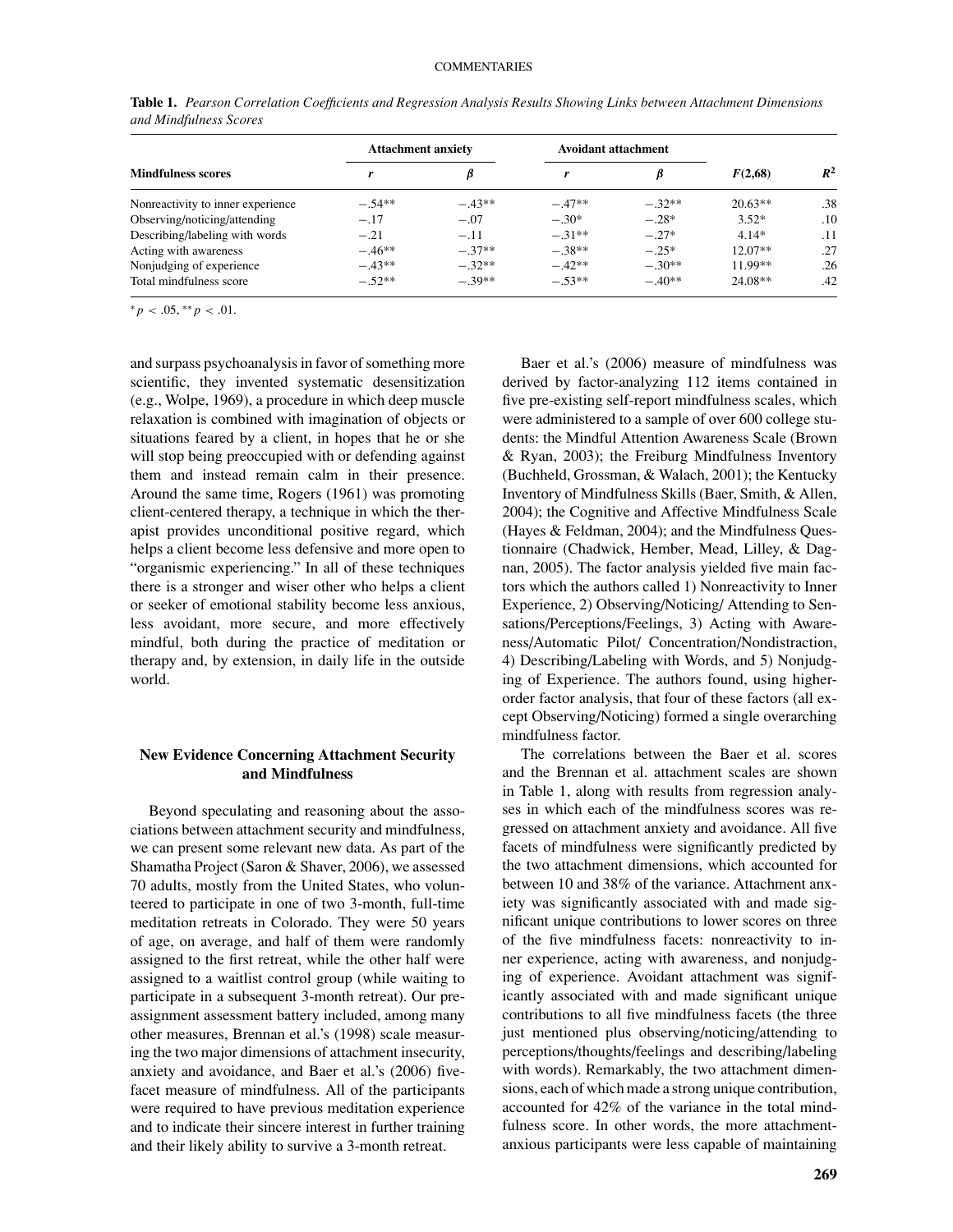a nonreactive, nonjudgmental stance toward their experience, and the more avoidant participants were less mindful in general, including being less able to notice their experiences and label them in words. These results are clearly supportive of the connections we have discussed in this commentary, although, being correlational in nature, the findings do not reveal which came first: attachment security/insecurity, mindfulness, or some other variable or variables that explain the association between security and mindfulness.

#### **Conclusions**

The similar correlations between salutary outcomes, on the one hand, and mindfulness and attachment security on the other, plus the fact that mindfulness and security are substantially correlated, present an opportunity for further research of great conceptual and clinical value. The fact that the issues raised at the boundaries of the mindfulness and attachment literatures corresponds with ones raised 35 years earlier by humanistic psychologists, and raised long before then by Buddhist contemplatives, suggests that they are absolutely central to human experience and mature moral conduct. We applaud Ryan et al.'s (this issue) careful and extensive review of the mindfulness literature, and we look forward to further research and dialog concerning the issues discussed briefly here.

#### **Note**

Address correspondence to Phillip R. Shaver, Department of Psychology, University of California, Davis, One Shields Avenue, Davis, CA 95616-8686. E-mail: prshaver@ucdavis.edu

#### **References**

- Ainsworth, M. D. S., Blehar, M. C., Waters, E., & Wall, S. (1978). *Patterns of attachment: Assessed in the strange situation and at home.* Hillsdale, NJ: Erlbaum.
- Allen, J. G., & Fonagy, P. (Eds.). (2006). *The handbook of mentalization-based treatment*. New York: Wiley.
- Arndt, J., & Schimel, J. (2003). Will the real self-esteem please stand up? Toward an optimal understanding of the nature, functions, and sources of self-esteem. *Psychological Inquiry, 14*, 27–31.
- Arndt, J., Schimel, J., Greenberg, J., & Pyszczynski, T. (2002). The intrinsic self and defensiveness: Evidence that activating the intrinsic self reduces self-handicapping and conformity. *Personality and Social Psychology Bulletin, 28,* 671–683*.*
- Baer, R. A., Smith, G. T., & Allen, K. B. (2004). Assessment of mindfulness by self-report: The Kentucky Inventory of Mindfulness Skills. *Assessment, 11*, 191–206.
- Baer, R. A., Smith, G. T., Hopkins, J., Krietemeyer, J., & Toney, L. (2006). Using self-report assessment methods to explore facets of mindfulness. *Assessment, 13*, 27–45.
- Bowlby, J. (1982). *Attachment and loss: Vol. 1. Attachment* (2nd ed.). New York: Basic Books. (Original ed. 1969)
- Brennan, K. A., Clark, C. L., & Shaver, P. R. (1998). Self-report measurement of adult romantic attachment: An integrative overview. In J. A. Simpson, & W. S. Rholes (Eds.), *Attachment theory and close relationships* (pp. 46–76). New York: Guilford Press.
- Brown, K. W., & Ryan, R. M. (2003). The benefits of being present: Mindfulness and its role in psychological well-being. *Journal of Personality and Social Psychology, 84*, 822–848.
- Buber, M. (1958). *I and Thou* (2nd edition). New York: Scribner.
- Buchheld, N., Grossman, P., & Walach, H. (2001). Measuring mindfulness in insight meditation (Vipassana) and meditation-based psychotherapy: The development of the Freiburg Mindfulness Inventory (FMI). *Journal for Meditation and Meditation Research, 1*, 11–34.
- Chadwick, P., Hember, M., Mead, S., Lilley, B., & Dagnan, D. (2005). *Responding mindfully to unpleasant thoughts and images: Reliability and validity of the Mindfulness Questionnaire.* Unpublished manuscript.
- Chödrön, P. (2003). *Comfortable with uncertainty*. Boston, MA: Shambhala.
- Collins, N. L., & Feeney, B. C. (2000). A safe haven: An attachment theory perspective on support seeking and caregiving in intimate relationships. *Journal of Personality and Social Psychology, 78*, 1053–1073.
- Collins, N. L., & Read, S. J. (1990). Adult attachment, working models, and relationship quality in dating couples. *Journal of Personality and Social Psychology, 58*, 644–663.
- Dalai Lama (2002). *The heart of compassion*. Boston, MA: Little Brown.
- Diamond, L. M., Hicks, A. M., & Otter-Henderson, K. (2006). Physiological evidence for repressive coping among avoidantly attached adults. *Journal of Social and Personal Relationships, 23*, 205–229.
- Feeney, J., Noller, P., & Callan, V. J. (1994). Attachment style, communication, and satisfaction in the early years of marriage. In K. Bartholomew & D. Perlman (Eds.), *Advances in personal relationships: Attachment processes in adulthood* (Vol. 5, pp. 269–308). London: Jessica Kingsley.
- Fraley, R. C., & Shaver, P. R. (1998). Airport separations: A naturalistic study of adult attachment dynamics in separating couples. *Journal of Personality and Social Psychology, 75*, 1198– 1212.
- Freud, S. (1963). Introductory lectures on psycho-analysis. In J. Strachey (Ed. and Trans.), *The standard edition of the complete psychological works of Sigmund Freud* (Vols. 15 and 16). London: Hogarth Press. (Original work published 1917)
- Gillath, O., Bunge, S. A., Shaver, P. R., Wendelken, C., & Mikulincer, M. (2005). Attachment-style differences and ability to suppress negative thoughts: Exploring the neural correlates.*NeuroImage, 28,* 835–847.
- Grossmann, K. E., Grossmann, K., & Waters, E. (2005). *Attachment from infancy to adulthood: The major longitudinal studies*. New York: Guilford Press.
- Hayes, A. M., & Feldman, G. (2004). Clarifying the construct of mindfulness in the context of emotion regulation and the process of change in therapy. *Clinical Psychology: Science and Practice, 11*, 255–262.
- Hesse, E. (1999). The Adult Attachment Interview: Historical and current perspectives. In J. Cassidy, & P. R. Shaver (Eds.), *Handbook of attachment: Theory, research, and clinical applications* (pp. 395–433). New York: Guilford Press.
- Kunce, L. J., & Shaver, P. R. (1994). An attachment-theoretical approach to caregiving in romantic relationships. In K. Bartholomew, & D. Perlman (Eds.), *Advances in personal relationships (Attachment processes in adulthood* Vol. 5, pp. 205– 237). London: Jessica Kingsley.